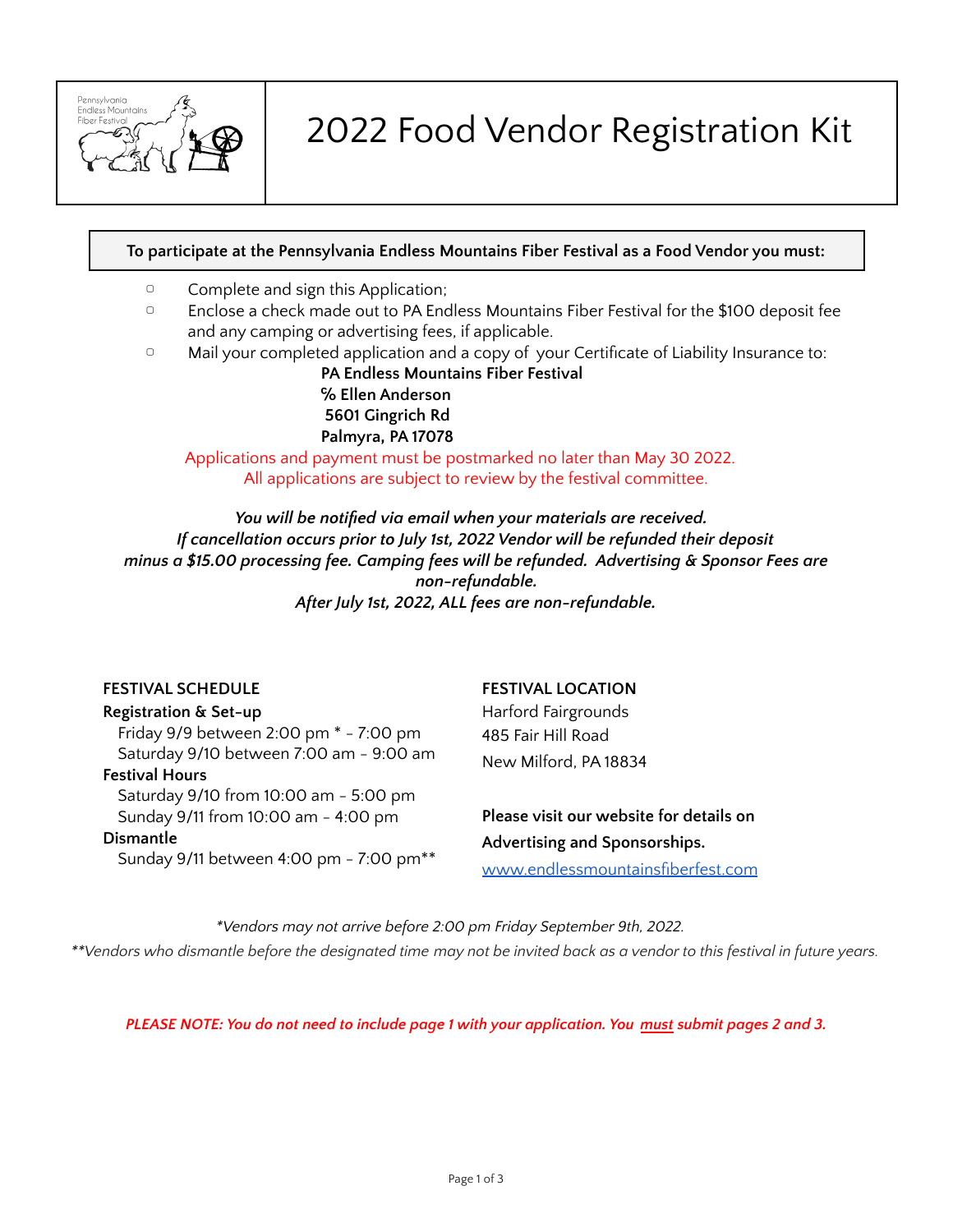

### **VENDOR CONTACT INFORMATION**

All applications are subject to review by the festival committee and you will be notified if you are accepted or not.

| <b>Business Name</b> |       |  |
|----------------------|-------|--|
| <b>Contact Name</b>  |       |  |
| Address              |       |  |
| City, State, Zip     |       |  |
| Phone                | Email |  |
| Website              |       |  |
| <b>Facebook Page</b> |       |  |

### **PRODUCT DESCRIPTION**

*Please list the food and beverage items you will have available below. If you have a menu you'd like to include in addition to this list, it is most welcome.*

Please note space needed. \_\_\_\_\_\_\_feet of frontage \_\_\_\_\_depth of space

Do you need water hook-up circle: Yes or No Do you need electric hook-up? circle: Yes or No

Additional notes or comments we need to be aware of:

#### **SPACE RESERVATIONS & REQUIREMENTS**

To reserve a Food Vendor space a \$100.00 deposit is required for the two day festival weekend. This deposit will be refunded to you at the close of the festival. If for any reason you fail to show up or dismantle prior to the close of the festival, you will not receive the deposit refund.

PLEASE NOTE: A copy of your Certificate of Liability Insurance for \$1,000,000.00 with the Certificate Holder listed as the

*Harford Agricultural Society, PO Box 288 Harford, PA 18823* MUST be sent to the above address prior to the festival.